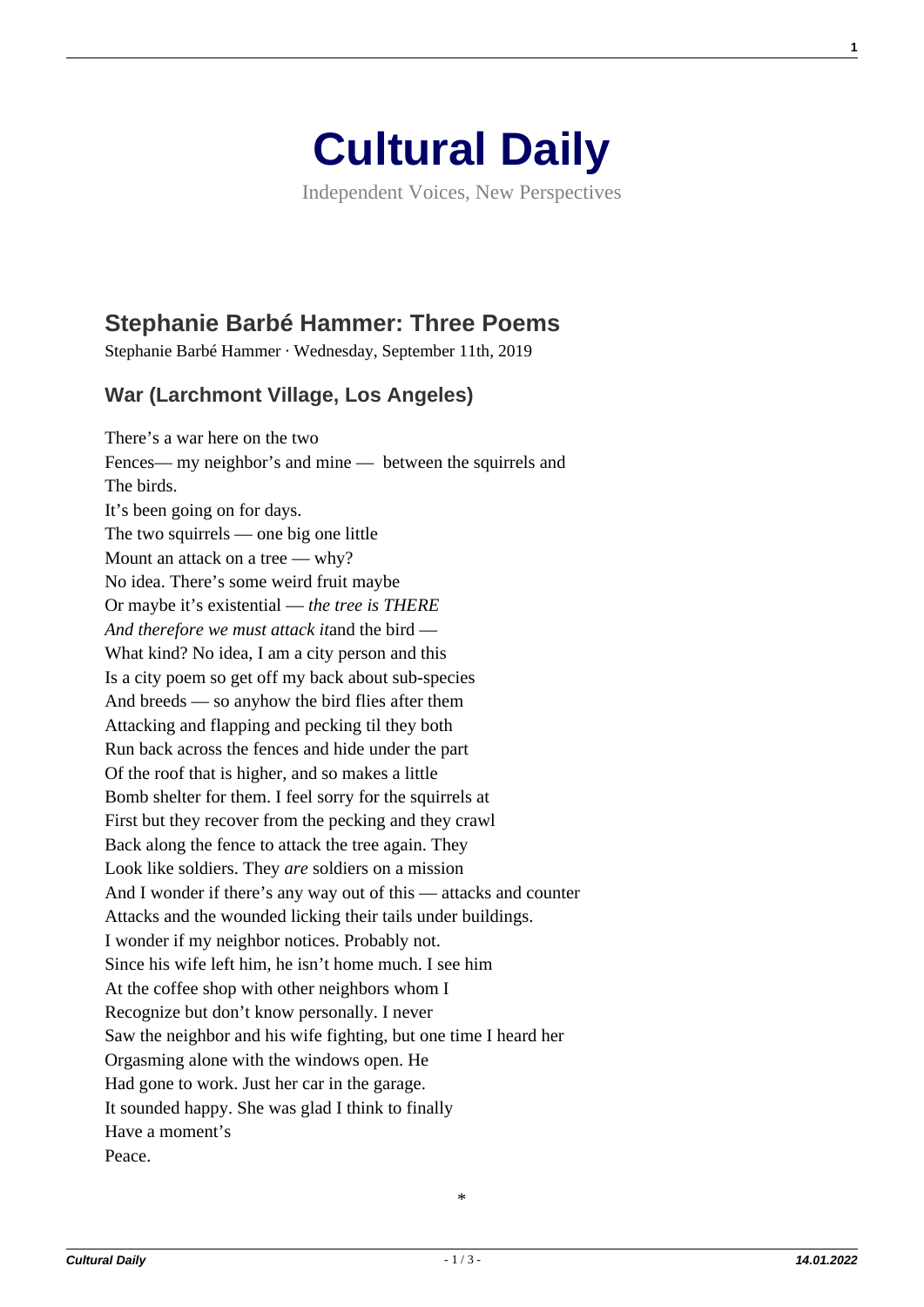## **Neighbors, unseen and seen (Atwater Village, Los Angeles)**

At our Airbnb I listen to our newly arrived next door neighbors They got in late last night slamming the door and talking.

He sounds foreign, his voice lilts masculine She sounds softer, laughing — appreciative?

Or perhaps just resigned. And then the hard steps The pounding feet of the child or children; they/s/he leap/s

5 times on the wood floor. The chairs scrape. Then the house goes silent. It's quiet now. This makes me think they can't be American. They are too aware

Of others, too mindful of space and sound. But then I could Be wrong. I wonder how we sound to them. Do our voices ring old?

Or suburban? Funny how when I lived in a city, neighbors drove Me crazy. Now, I long for others — the noisier the better. Yesterday I walked

On a street and looked up at the sky crisscrossed by telephone poles and wires I stared at all those crackling connections while a dour girl in pj's came out and emptied the trash.

\*

## **A Los Angeles argument about Washington State**

we are fighting about the benefits of country living outside on the patio of this cafe on a big street in Hollywood. you are trying to speak softly because we are surrounded by hipsters with dogs and cellphones. you talk about the values of rural quiet, while a garbage truck groans, screeches, slams down cans and two French guys behind me talk in their language in loud voices that I understand exactly from the time I lived in Montpellier and eavesdropped all the time from loneliness because you were in New York practicing law. they say: "this bullshit of asking how are you? and the answer always 'fine don't worry' but you should worry I am so worried." and you say, "I am so worried people can hear us" and I say "no one is f-ing listening. no one cares because we are old and we aren't actors and that's the beauty of it. we can say anything." one hipster pats another hipster's dog and the French guys are still talking about